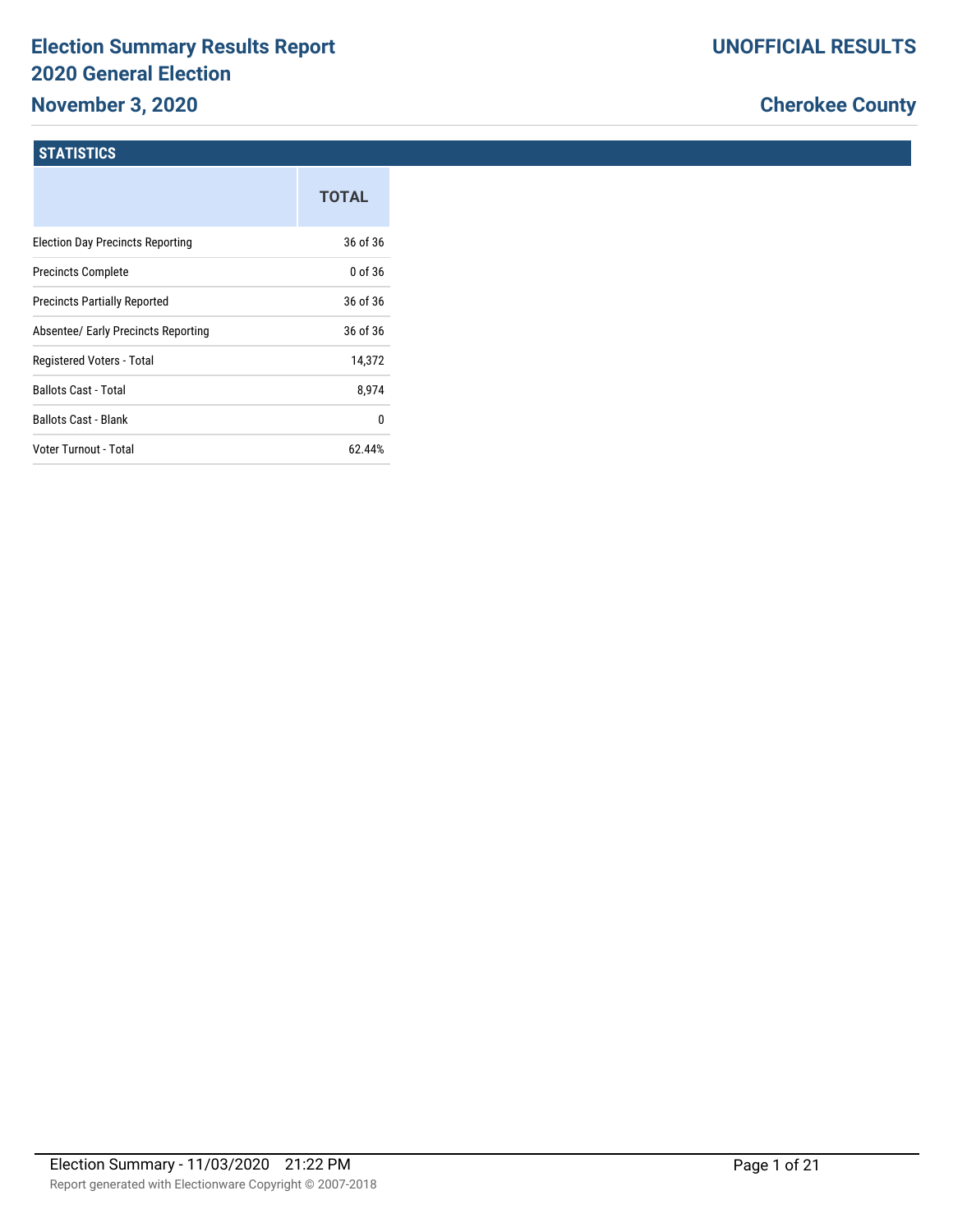#### **Pres/VP**

Vote For 1

|                         | <b>TOTAL</b> |
|-------------------------|--------------|
| Dem Biden and Harris    | 2,154        |
| Lib Jorgensen and Cohen | 159          |
| Rep Trump and Pence     | 6,612        |
| Write-In Totals         | 22           |
| Not Assigned            | 22           |
| <b>Total Votes Cast</b> | 8,947        |
| Overvotes               | 4            |
| Undervotes              | 23           |
| <b>Contest Totals</b>   | 8,974        |

#### **US Senate**

|                         | <b>TOTAL</b> |
|-------------------------|--------------|
| Dem Barbara Bollier     | 2,320        |
| Lib Jason Buckley       | 459          |
| Rep Roger Marshall      | 6,076        |
| <b>Write-In Totals</b>  | 10           |
| Not Assigned            | 10           |
| <b>Total Votes Cast</b> | 8,865        |
| Overvotes               | 5            |
| Undervotes              | 104          |
| <b>Contest Totals</b>   | 8,974        |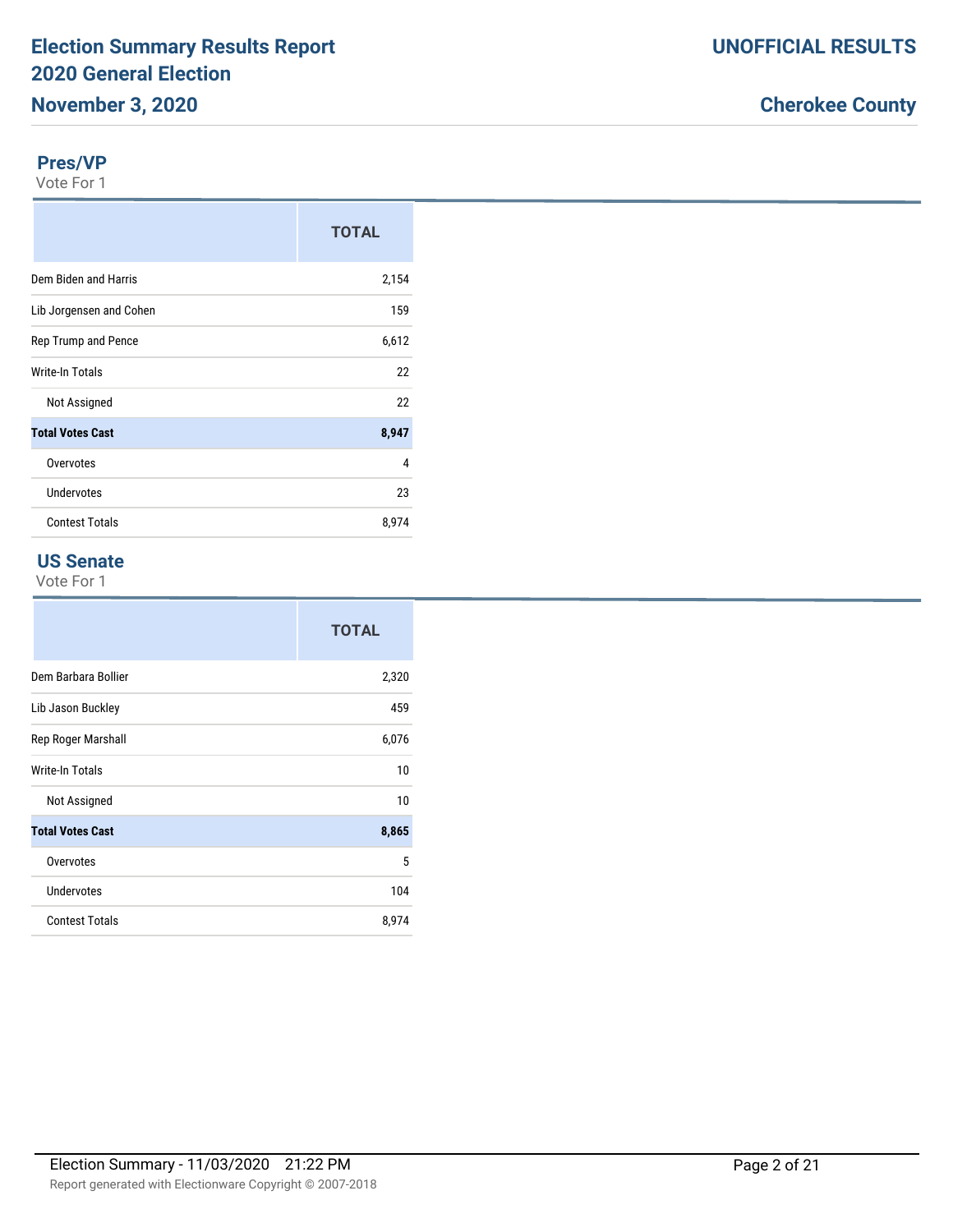#### **US House Rep 2nd Dis**

Vote For 1

|                           | <b>TOTAL</b> |
|---------------------------|--------------|
| Dem Michelle De La Isla   | 1,996        |
| <b>Lib Robert Garrard</b> | 399          |
| Rep Jake LaTurner         | 6,484        |
| Write-In Totals           | 10           |
| Not Assigned              | 10           |
| <b>Total Votes Cast</b>   | 8,889        |
| Overvotes                 | 3            |
| Undervotes                | 82           |
| <b>Contest Totals</b>     | 8,974        |

#### **KS Sen 13th Dis**

|                         | <b>TOTAL</b> |
|-------------------------|--------------|
| Rep Richard Hilderbrand | 6,864        |
| Dem Nancy J. Ingle      | 1,977        |
| Write-In Totals         | 10           |
| Not Assigned            | 10           |
| <b>Total Votes Cast</b> | 8,851        |
| Overvotes               | 4            |
| Undervotes              | 119          |
| <b>Contest Totals</b>   | 8,974        |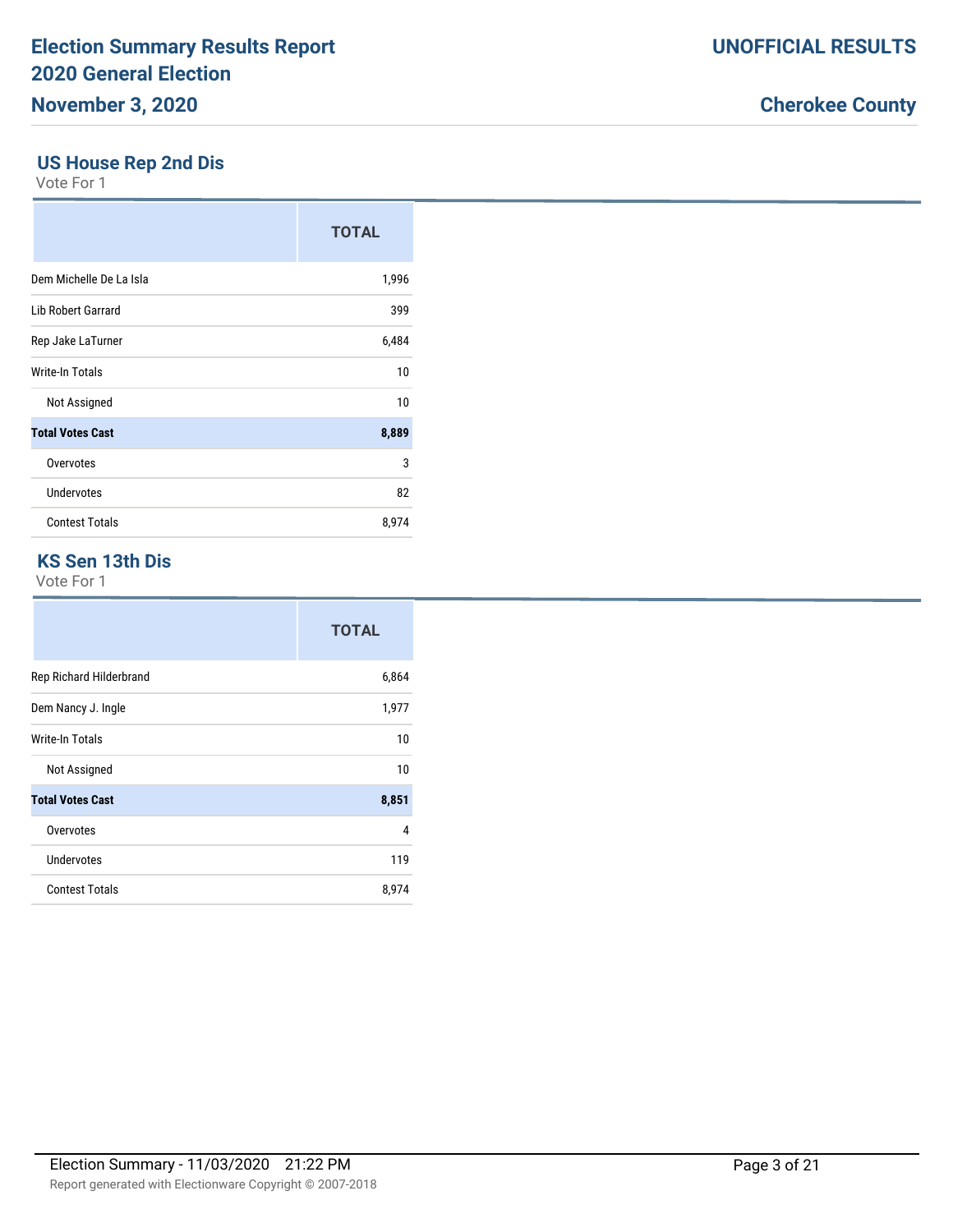#### **State Rep 1st Dis**

Vote For 1

|                           | <b>TOTAL</b> |
|---------------------------|--------------|
| <b>Rep Michael Houser</b> | 7,779        |
| <b>Write-In Totals</b>    | 210          |
| Not Assigned              | 210          |
| <b>Total Votes Cast</b>   | 7,989        |
| Overvotes                 | 2            |
| Undervotes                | 983          |
| <b>Contest Totals</b>     | 8,974        |

### **County Comm 2nd Dis 2nd Dist**

|                         | <b>TOTAL</b> |
|-------------------------|--------------|
| Dem Owen Tom Pryor      | 912          |
| Rep Lorie M. Johnson    | 2,281        |
| Write-In Totals         | 6            |
| Not Assigned            | 6            |
| <b>Total Votes Cast</b> | 3,199        |
| Overvotes               | 1            |
| <b>Undervotes</b>       | 39           |
| <b>Contest Totals</b>   | 3,239        |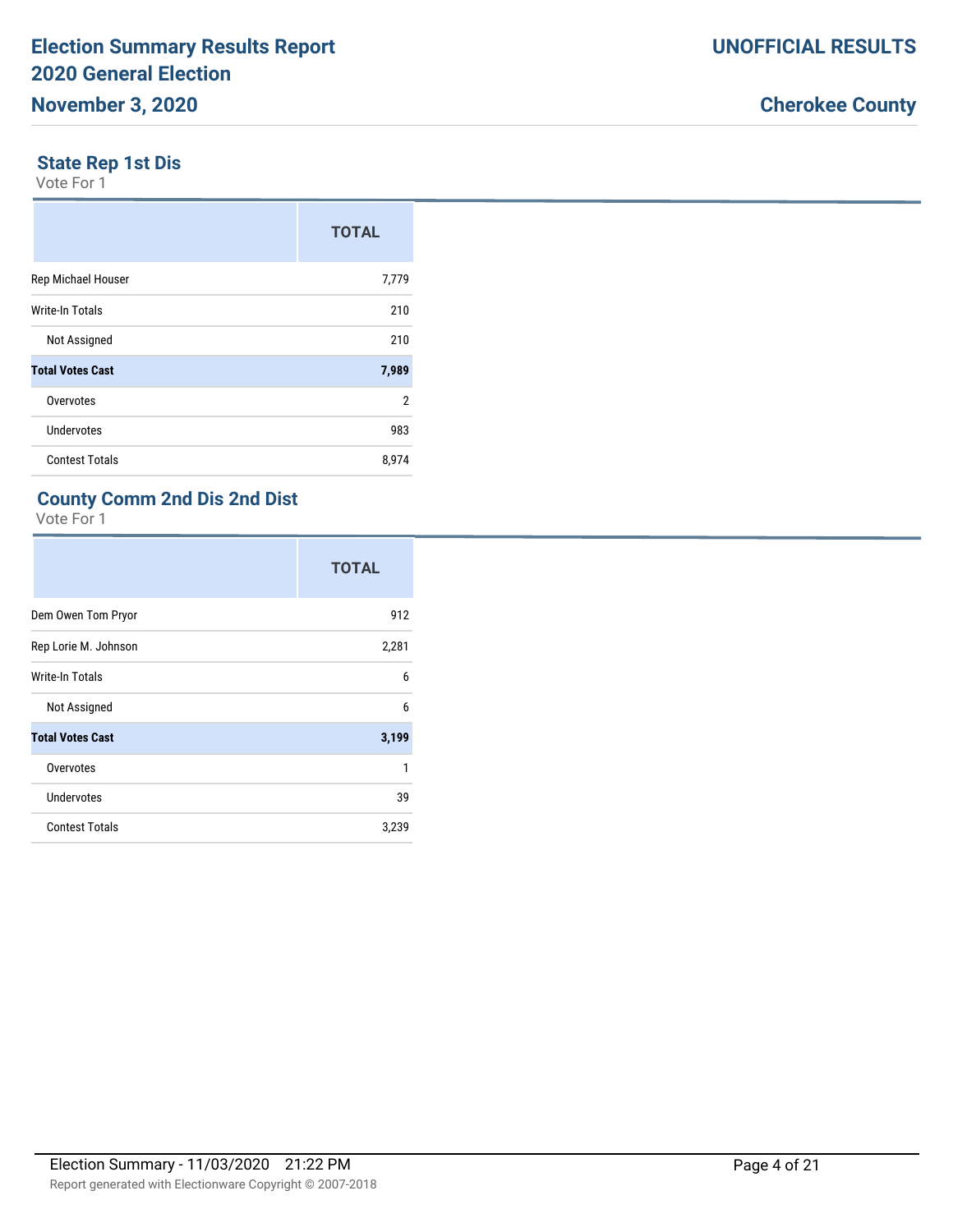#### **County Comm 3rd Dis. 3rd Dist**

Vote For 1

|                         | <b>TOTAL</b> |
|-------------------------|--------------|
| <b>Rep Cory Moates</b>  | 2,374        |
| Write-In Totals         | 77           |
| Not Assigned            | 77           |
| <b>Total Votes Cast</b> | 2,451        |
| Overvotes               | $\Omega$     |
| Undervotes              | 297          |
| <b>Contest Totals</b>   | 2,748        |

#### **County Clerk**

|                             | <b>TOTAL</b> |
|-----------------------------|--------------|
| Dem Carol Rae Marcan-Venson | 2,313        |
| Rep Kyle D. Rennie          | 6,437        |
| Write-In Totals             | 17           |
| Not Assigned                | 17           |
| <b>Total Votes Cast</b>     | 8,767        |
| Overvotes                   | 5            |
| Undervotes                  | 202          |
| <b>Contest Totals</b>       | 8,974        |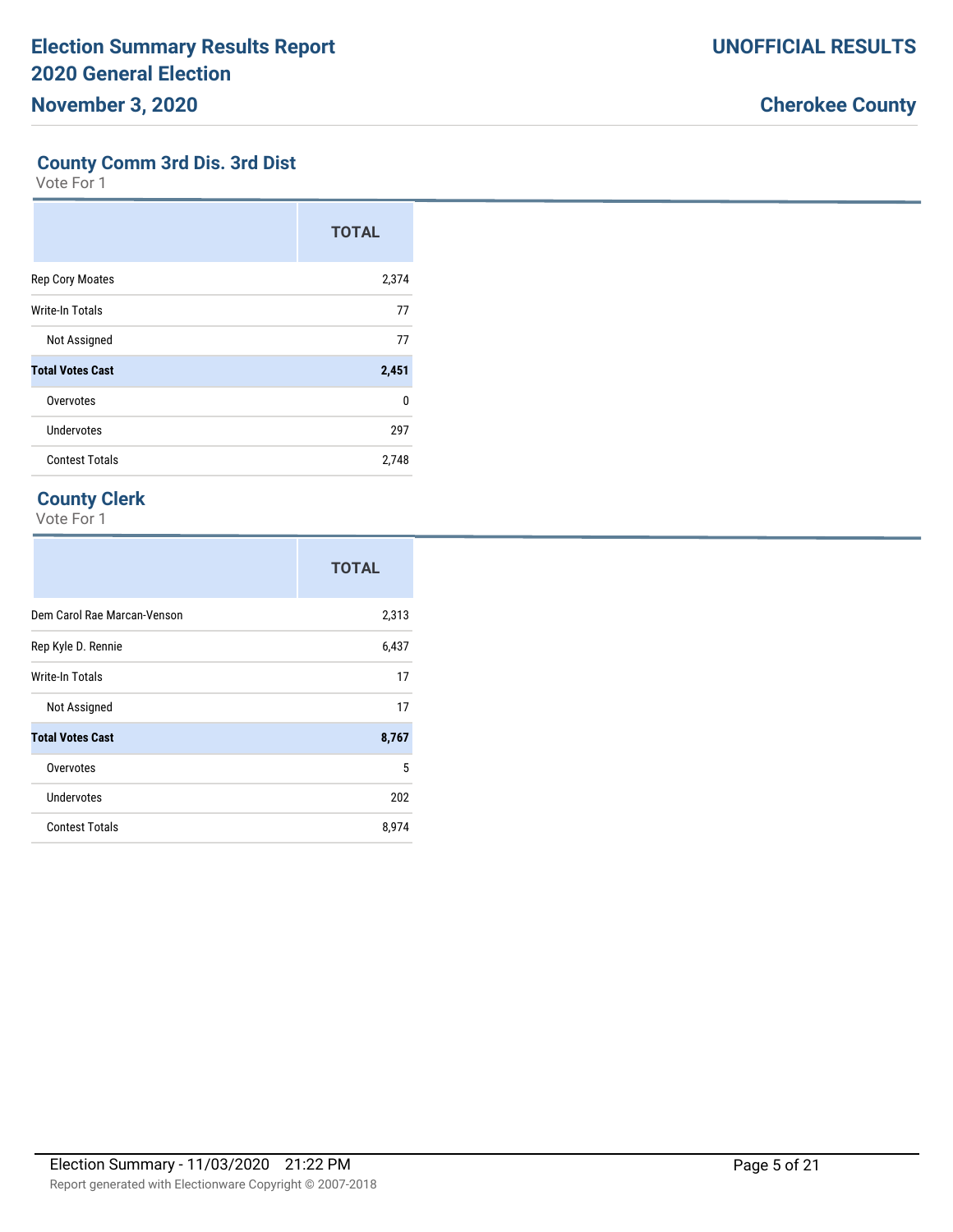#### **County Trea**

Vote For 1

|                         | <b>TOTAL</b> |
|-------------------------|--------------|
| Rep Raven Elmore        | 7,950        |
| <b>Write-In Totals</b>  | 134          |
| Not Assigned            | 134          |
| <b>Total Votes Cast</b> | 8,084        |
| Overvotes               | 3            |
| Undervotes              | 887          |
| <b>Contest Totals</b>   | 8,974        |

#### **Reg of Deeds**

Vote For 1

|                         | <b>TOTAL</b> |
|-------------------------|--------------|
| Rep Barbara S. Bilke    | 7,945        |
| <b>Write-In Totals</b>  | 109          |
| Not Assigned            | 109          |
| <b>Total Votes Cast</b> | 8,054        |
| Overvotes               | 4            |
| Undervotes              | 916          |
| <b>Contest Totals</b>   | 8,974        |

#### **County Atty**

|                         | <b>TOTAL</b> |
|-------------------------|--------------|
| Rep Jake Conard         | 7,857        |
| Write-In Totals         | 129          |
| Not Assigned            | 129          |
| <b>Total Votes Cast</b> | 7,986        |
| Overvotes               | 4            |
| Undervotes              | 984          |
| <b>Contest Totals</b>   | 8,974        |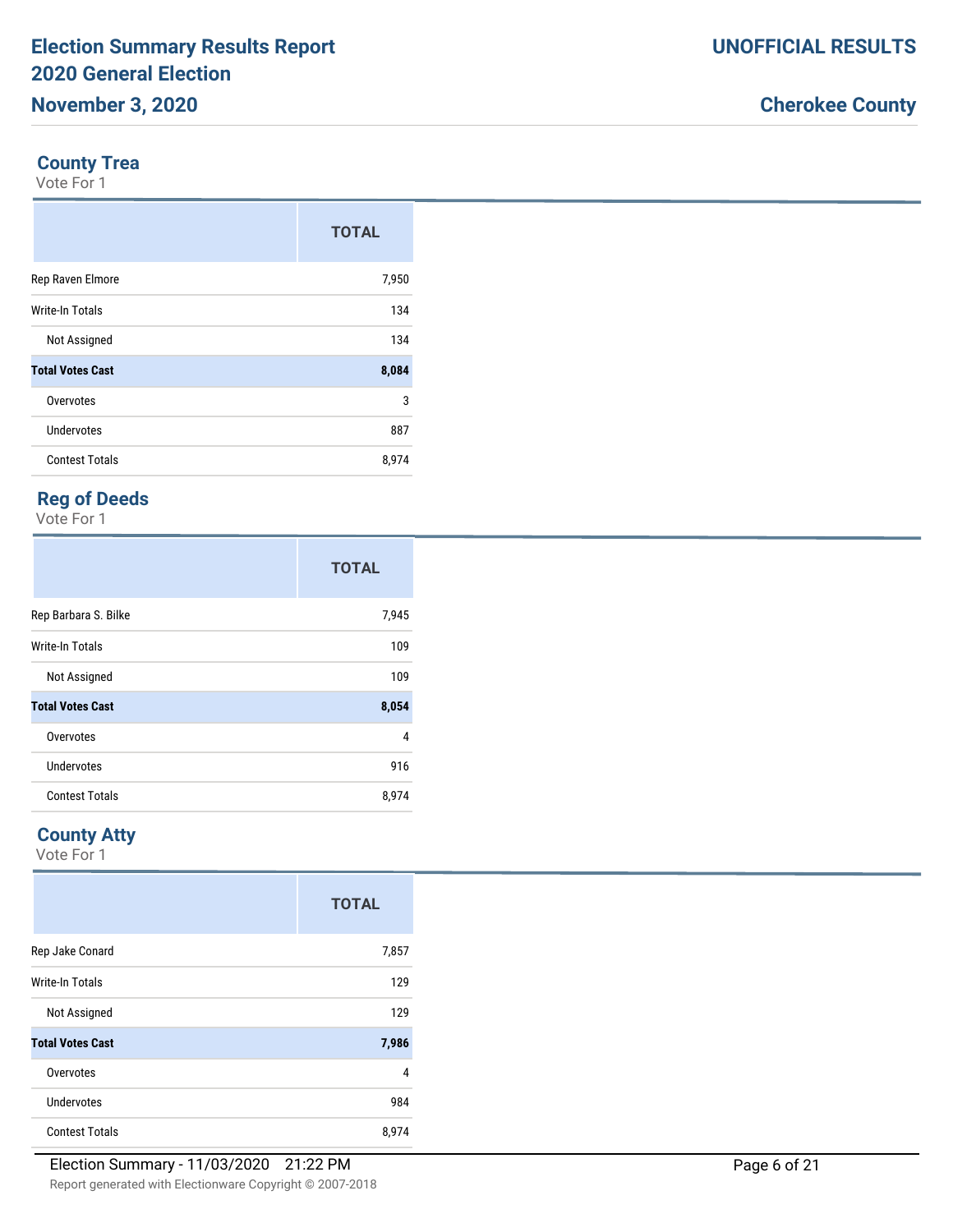#### **County Sher**

Vote For 1

|                         | <b>TOTAL</b> |
|-------------------------|--------------|
| Dem David M. Groves     | 7,753        |
| <b>Write-In Totals</b>  | 296          |
| Not Assigned            | 296          |
| <b>Total Votes Cast</b> | 8,049        |
| Overvotes               | 6            |
| Undervotes              | 919          |
| <b>Contest Totals</b>   | 8,974        |

### **CK Township Trust Cherokee**

Vote For 1

|                         | <b>TOTAL</b> |
|-------------------------|--------------|
| Rep Kimberly Grissom    | 168          |
| Write-In Totals         | 1            |
| Not Assigned            | 1            |
| <b>Total Votes Cast</b> | 169          |
| Overvotes               | 0            |
| Undervotes              | 21           |
| <b>Contest Totals</b>   | 190          |

### **CK Township Trea Cherokee**

|                         | <b>TOTAL</b> |
|-------------------------|--------------|
| Dem Jason A. Smith      | 152          |
| Write-In Totals         | 8            |
| Not Assigned            | 8            |
| <b>Total Votes Cast</b> | 160          |
| Overvotes               | 0            |
| Undervotes              | 30           |
| <b>Contest Totals</b>   | 190          |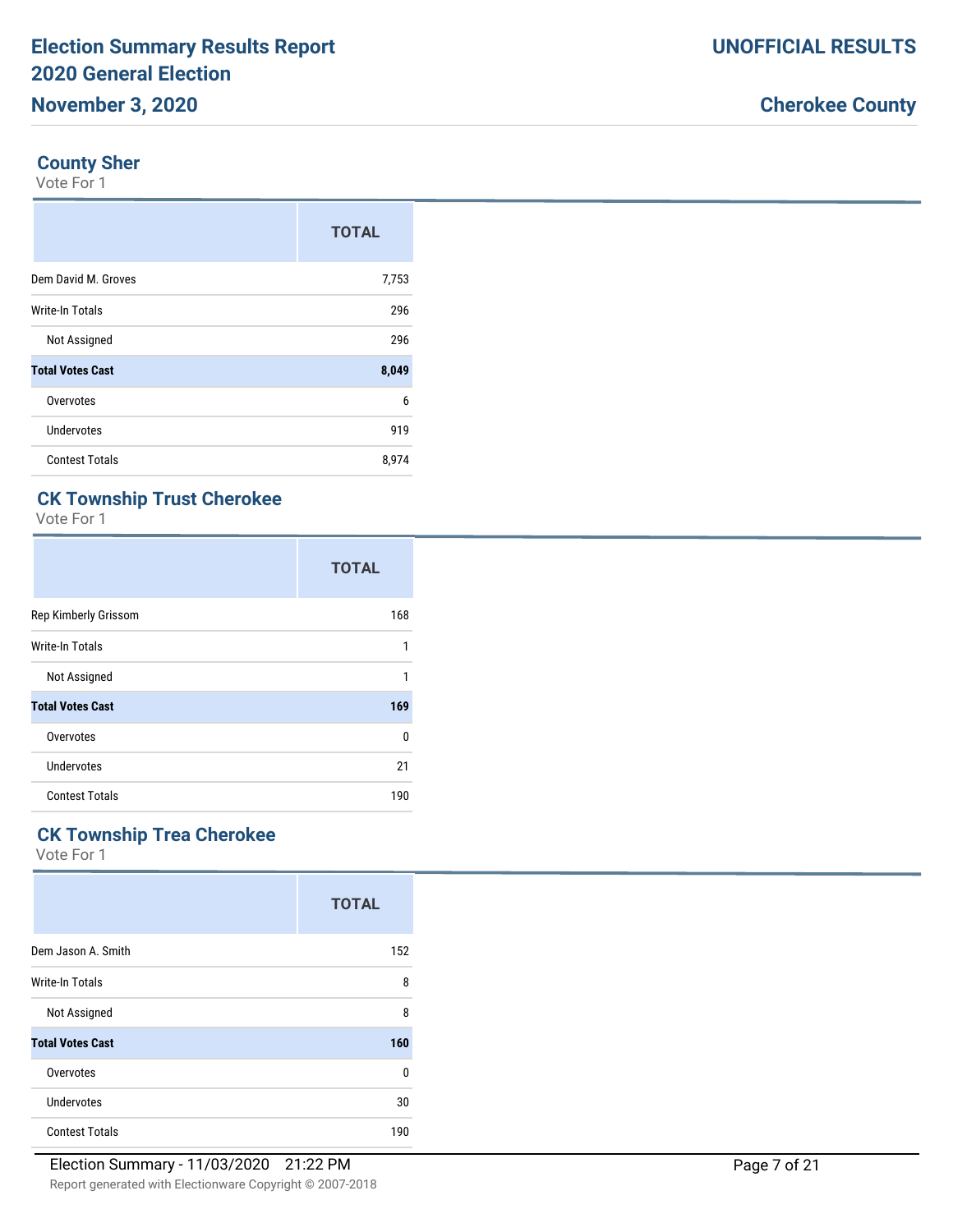#### **CR Township Trust Crawford**

Vote For 1

|                         | <b>TOTAL</b> |
|-------------------------|--------------|
| Rep Walter C. Hess      | 327          |
| Write-In Totals         | 6            |
| Not Assigned            | 6            |
| <b>Total Votes Cast</b> | 333          |
| Overvotes               | $\Omega$     |
| Undervotes              | 22           |
| <b>Contest Totals</b>   | 355          |

### **CR Township Trea Crawford**

Vote For 1

|                         | <b>TOTAL</b> |
|-------------------------|--------------|
| Dem Jack D. Cossairt    | 297          |
| Write-In Totals         | 9            |
| Not Assigned            | g            |
| <b>Total Votes Cast</b> | 306          |
| Overvotes               | <sup>0</sup> |
| Undervotes              | 49           |
| <b>Contest Totals</b>   | 355          |

#### **Gar Township Trust GardenTownship Trustee**

|                         | <b>TOTAL</b> |
|-------------------------|--------------|
| Dem Betty L. Moss       | 1,013        |
| Write-In Totals         | 63           |
| Not Assigned            | 63           |
| <b>Total Votes Cast</b> | 1,076        |
| Overvotes               | $\mathbf 0$  |
| Undervotes              | 228          |
| <b>Contest Totals</b>   | 1,304        |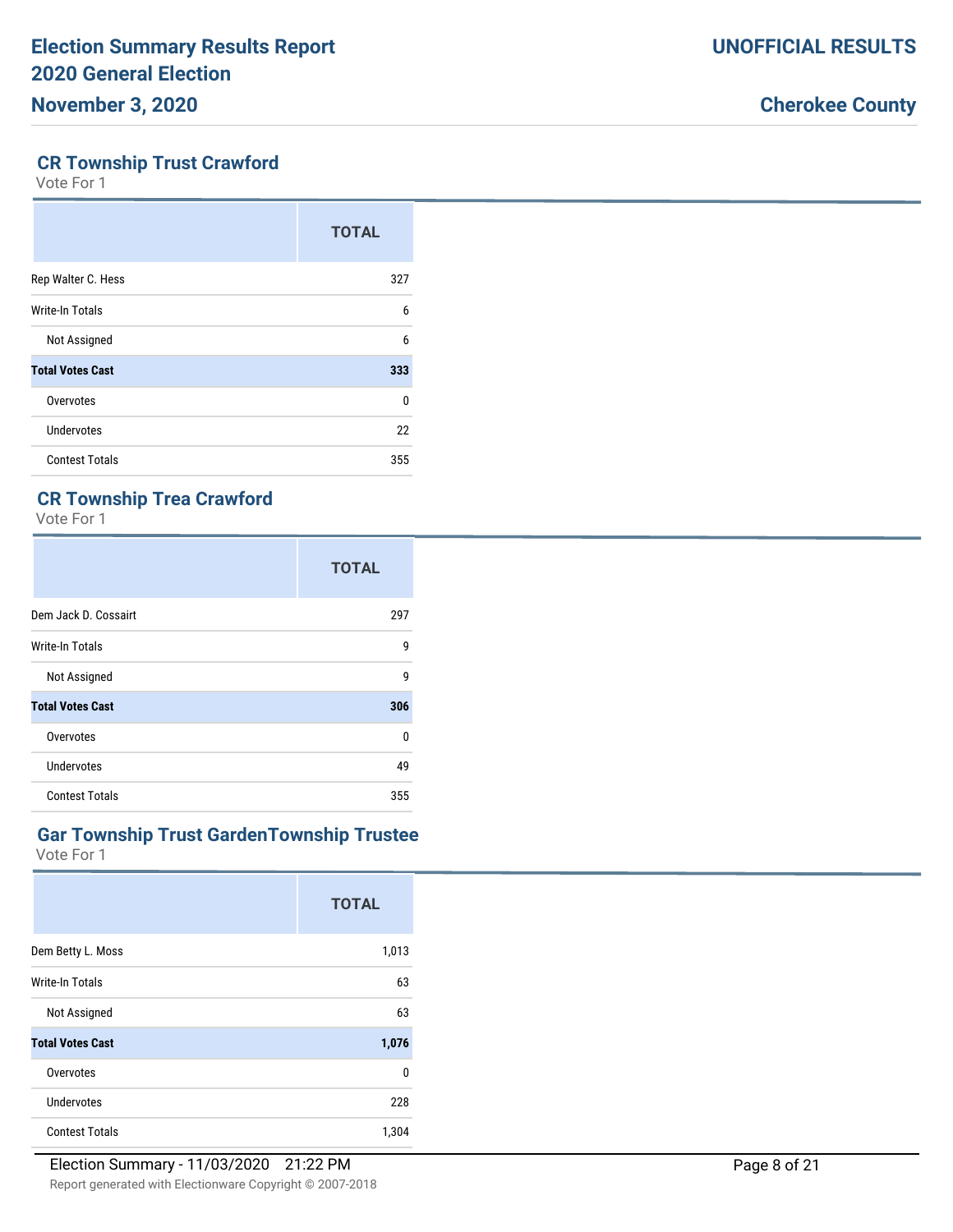# **Gar Township Trea GardenTownship Trustee**

Vote For 1

|                         | <b>TOTAL</b> |
|-------------------------|--------------|
| Dem Billy Gaines        | 1,017        |
| Write-In Totals         | 63           |
| Not Assigned            | 63           |
| <b>Total Votes Cast</b> | 1,080        |
| Overvotes               | 0            |
| Undervotes              | 224          |
| <b>Contest Totals</b>   | 1,304        |

### **Lola Township Trust Lola**

Vote For 1

|                         | <b>TOTAL</b> |
|-------------------------|--------------|
| <b>Write-In Totals</b>  | 14           |
| Not Assigned            | 14           |
| <b>Total Votes Cast</b> | 14           |
| Overvotes               | 0            |
| Undervotes              | 134          |
| <b>Contest Totals</b>   | 148          |

#### **Lola Township Trea Lola**

|                         | <b>TOTAL</b> |
|-------------------------|--------------|
| <b>Write-In Totals</b>  | 11           |
| Not Assigned            | 11           |
| <b>Total Votes Cast</b> | 11           |
| Overvotes               | $\Omega$     |
| Undervotes              | 137          |
| <b>Contest Totals</b>   | 148          |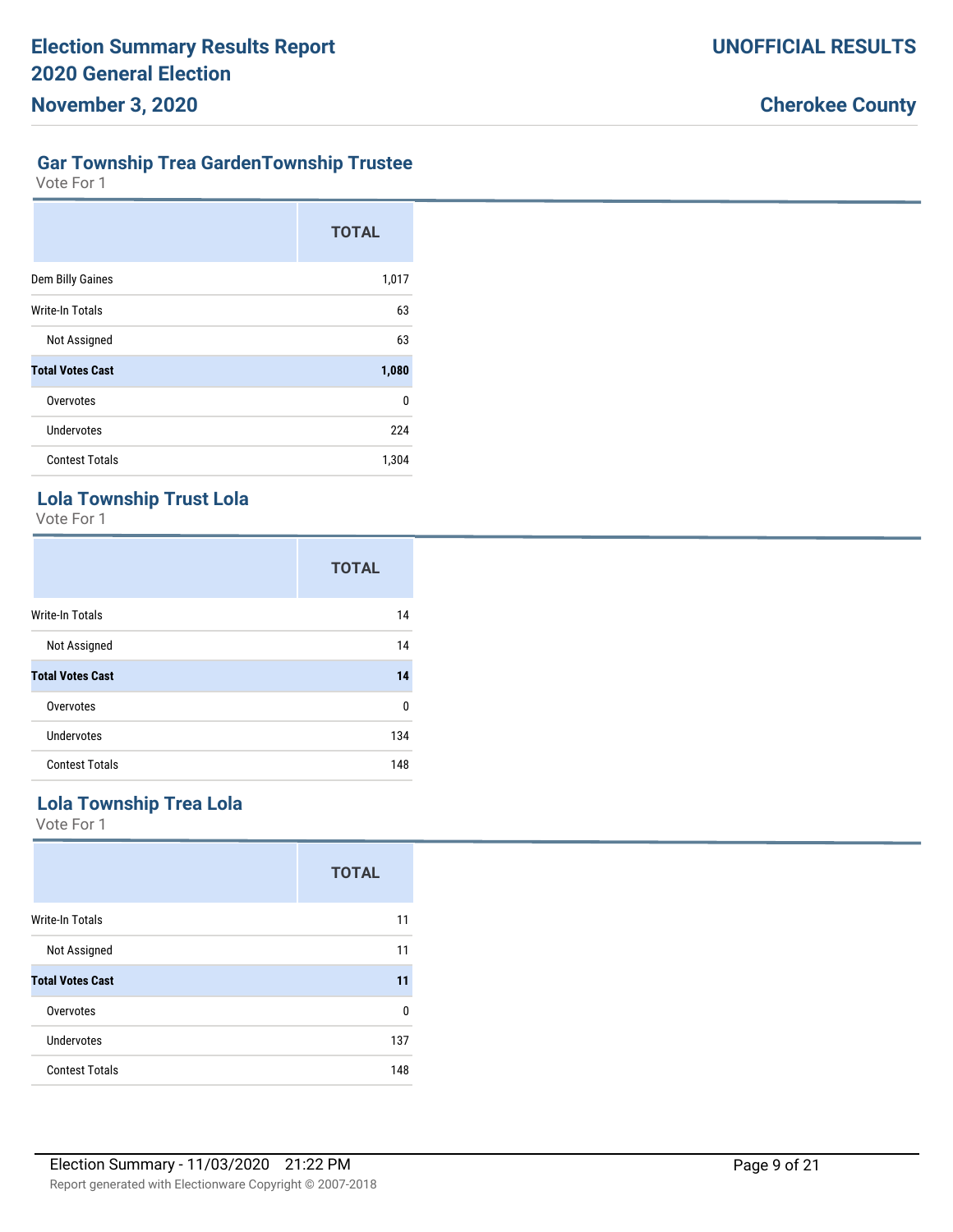#### **Low Township Trust Lowell**

Vote For 1

|                         | <b>TOTAL</b> |
|-------------------------|--------------|
| Dem Lee Howard          | 246          |
| Write-In Totals         | 20           |
| Not Assigned            | 20           |
| <b>Total Votes Cast</b> | 266          |
| Overvotes               | $\Omega$     |
| <b>Undervotes</b>       | 59           |
| <b>Contest Totals</b>   | 325          |

### **Low Township Trea Lowell**

Vote For 1

|                         | <b>TOTAL</b> |
|-------------------------|--------------|
| Dem Sena Howard         | 239          |
| Write-In Totals         | 19           |
| Not Assigned            | 19           |
| <b>Total Votes Cast</b> | 258          |
| Overvotes               | $\Omega$     |
| Undervotes              | 67           |
| <b>Contest Totals</b>   | 325          |

### **Ly/Ly Township Trust Lyon Lyon**

|                         | <b>TOTAL</b> |
|-------------------------|--------------|
| Rep Susan D. Jones      | 166          |
| <b>Write-In Totals</b>  | 2            |
| Not Assigned            | 2            |
| <b>Total Votes Cast</b> | 168          |
| Overvotes               | $\Omega$     |
| Undervotes              | 15           |
| <b>Contest Totals</b>   | 183          |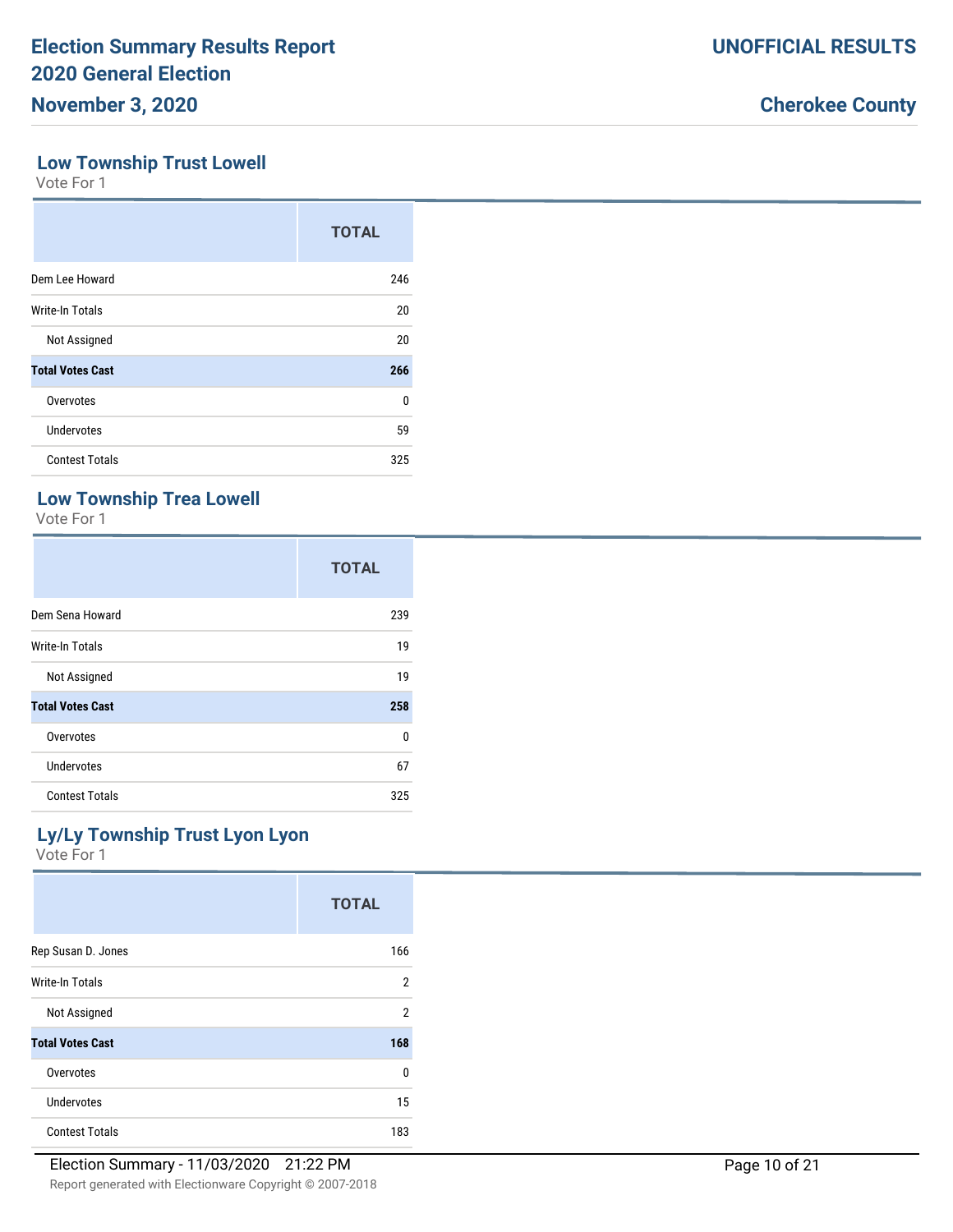#### **Ly/Ly Township Trea Lyon Lyon**

Vote For 1

|                         | <b>TOTAL</b> |
|-------------------------|--------------|
| Rep Allen Dale Moore II | 168          |
| Write-In Totals         | 1            |
| Not Assigned            | 1            |
| <b>Total Votes Cast</b> | 169          |
| Overvotes               | 0            |
| Undervotes              | 14           |
| <b>Contest Totals</b>   | 183          |

### **Min Township Trust Mineral**

Vote For 1

|                         | <b>TOTAL</b> |
|-------------------------|--------------|
| Dem Gary Sandberg       | 90           |
| Write-In Totals         | 0            |
| Not Assigned            | $\Omega$     |
| <b>Total Votes Cast</b> | 90           |
| Overvotes               | 0            |
| Undervotes              | 17           |
| <b>Contest Totals</b>   | 107          |

### **Min Township Trea Mineral**

|                         | <b>TOTAL</b> |
|-------------------------|--------------|
| Rep Betty J. Martin     | 98           |
| <b>Write-In Totals</b>  | 0            |
| Not Assigned            | 0            |
| <b>Total Votes Cast</b> | 98           |
| Overvotes               | 0            |
| Undervotes              | 9            |
| <b>Contest Totals</b>   | 107          |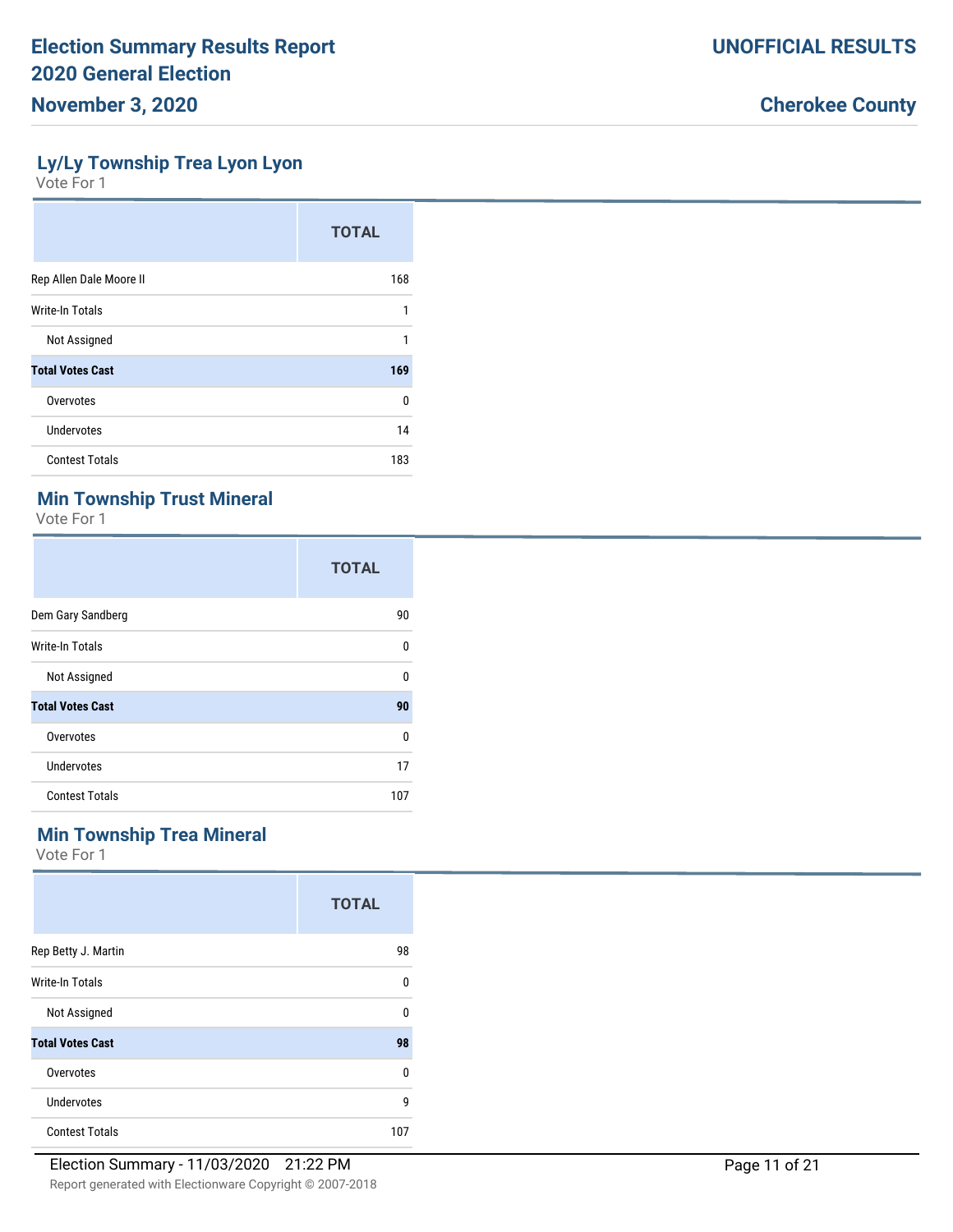#### **Neo Township Trust Neosho**

Vote For 1

|                         | <b>TOTAL</b> |
|-------------------------|--------------|
| Rep Vernon D. Hill      | 111          |
| <b>Write-In Totals</b>  | 3            |
| Not Assigned            | 3            |
| <b>Total Votes Cast</b> | 114          |
| Overvotes               | 0            |
| Undervotes              | 15           |
| <b>Contest Totals</b>   | 129          |

### **Neo Township Trea Neosho**

Vote For 1

|                         | <b>TOTAL</b>   |
|-------------------------|----------------|
| Rep Alexis Lawellin     | 114            |
| Write-In Totals         | $\overline{2}$ |
| Not Assigned            | $\overline{2}$ |
| <b>Total Votes Cast</b> | 116            |
| Overvotes               | 0              |
| Undervotes              | 13             |
| <b>Contest Totals</b>   | 129            |

#### **PleaV Township Trust Pleasant View**

|                         | <b>TOTAL</b> |
|-------------------------|--------------|
| Rep Elita Alford        | 279          |
| Write-In Totals         | 7            |
| Not Assigned            | 7            |
| <b>Total Votes Cast</b> | 286          |
| Overvotes               | 0            |
| Undervotes              | 38           |
| <b>Contest Totals</b>   | 324          |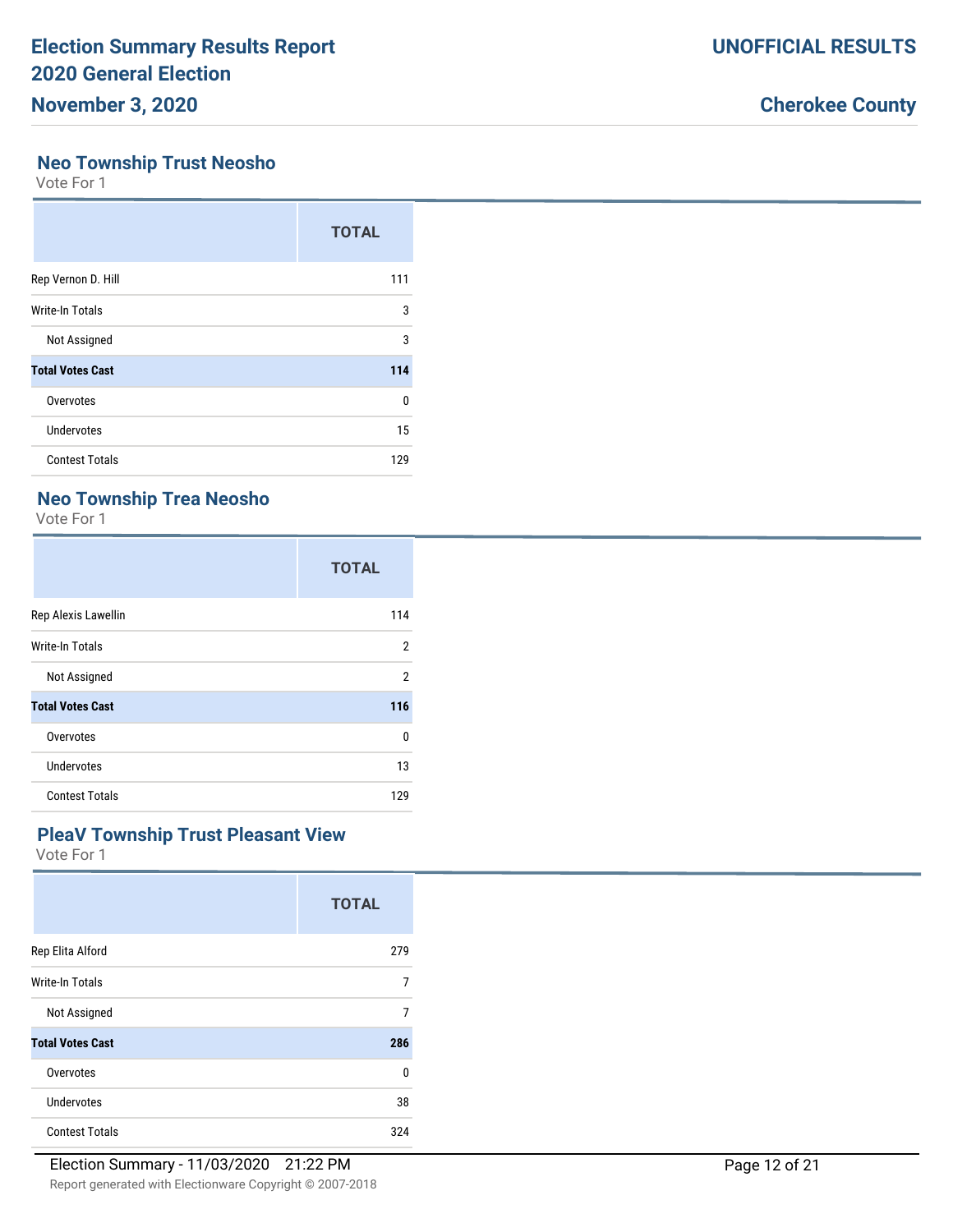### **PleaV Township Trea Pleasant View**

Vote For 1

|                         | <b>TOTAL</b> |
|-------------------------|--------------|
| Rep Eddy Alford         | 280          |
| <b>Write-In Totals</b>  | 6            |
| Not Assigned            | 6            |
| <b>Total Votes Cast</b> | 286          |
| Overvotes               | 0            |
| <b>Undervotes</b>       | 38           |
| <b>Contest Totals</b>   | 324          |

#### **Ross/Bell Township Trus Ross**

Vote For 1

|                         | <b>TOTAL</b> |
|-------------------------|--------------|
| Dem Dixie L. Perry      | 290          |
| Write-In Totals         | 9            |
| Not Assigned            | 9            |
| <b>Total Votes Cast</b> | 299          |
| Overvotes               | U            |
| Undervotes              | 46           |
| <b>Contest Totals</b>   | 345          |

### **Ross Township Trea Ross**

|                         | <b>TOTAL</b> |
|-------------------------|--------------|
| Dem Jeannie M. Johnson  | 288          |
| Write-In Totals         | 8            |
| Not Assigned            | 8            |
| <b>Total Votes Cast</b> | 296          |
| Overvotes               | 0            |
| Undervotes              | 49           |
| <b>Contest Totals</b>   | 345          |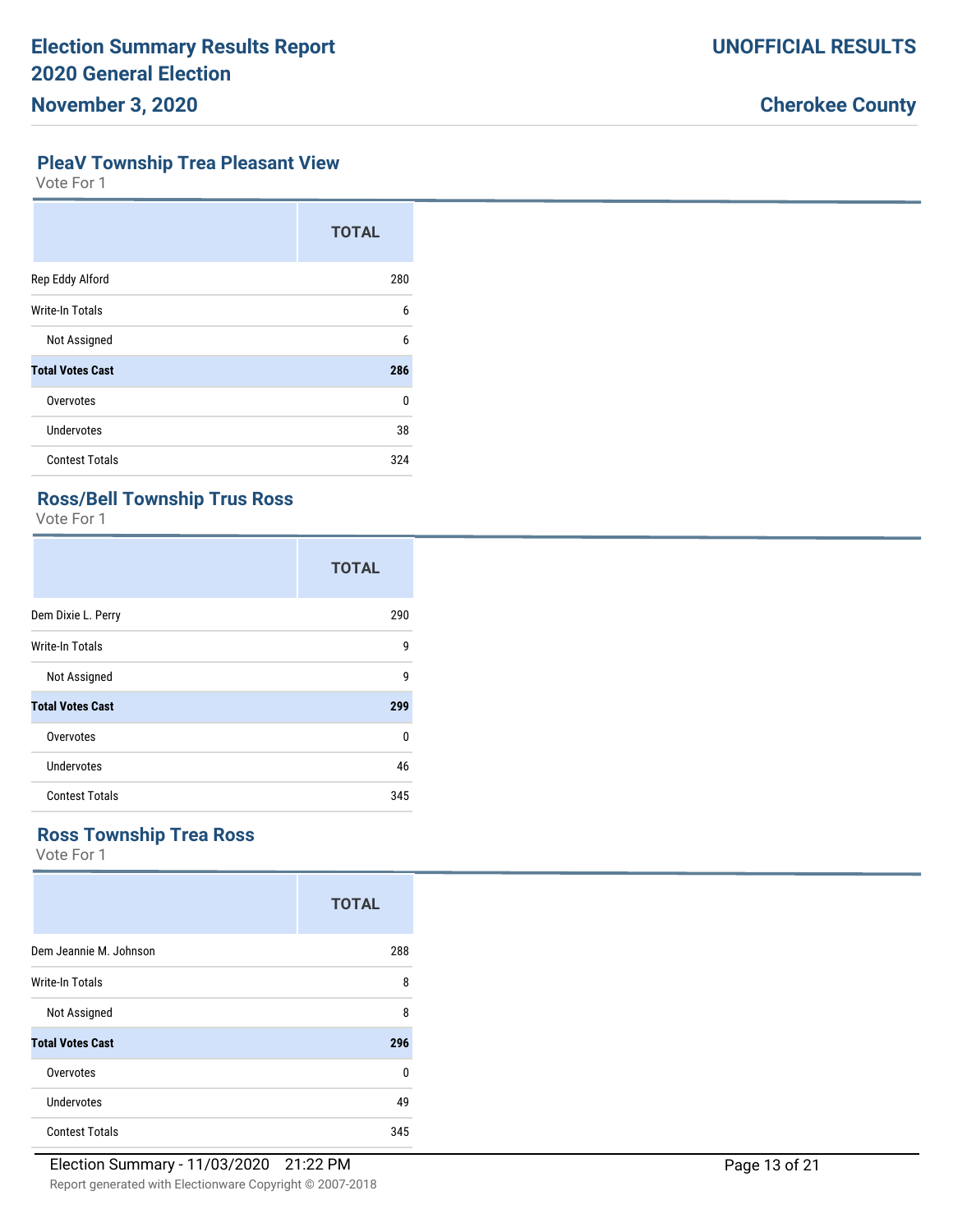### **Sal Township Trust Salamanca**

Vote For 1

|                         | <b>TOTAL</b> |
|-------------------------|--------------|
| Dem Brenda Grant        | 254          |
| Write-In Totals         | 3            |
| Not Assigned            | 3            |
| <b>Total Votes Cast</b> | 257          |
| Overvotes               | 1            |
| <b>Undervotes</b>       | 53           |
| <b>Contest Totals</b>   | 311          |

### **Sal Township Trea Salamanca**

Vote For 1

|                         | <b>TOTAL</b> |
|-------------------------|--------------|
| Rep Bobby Brassart      | 259          |
| Write-In Totals         | 3            |
| Not Assigned            | 3            |
| <b>Total Votes Cast</b> | 262          |
| Overvotes               | $\Omega$     |
| <b>Undervotes</b>       | 49           |
| <b>Contest Totals</b>   | 311          |

#### **Shaw Township Trust Shawnee**

|                         | <b>TOTAL</b> |
|-------------------------|--------------|
| Rep Elijah Ferguson     | 225          |
| Write-In Totals         | 3            |
| Not Assigned            | 3            |
| <b>Total Votes Cast</b> | 228          |
| Overvotes               | $\Omega$     |
| Undervotes              | 31           |
| <b>Contest Totals</b>   | 259          |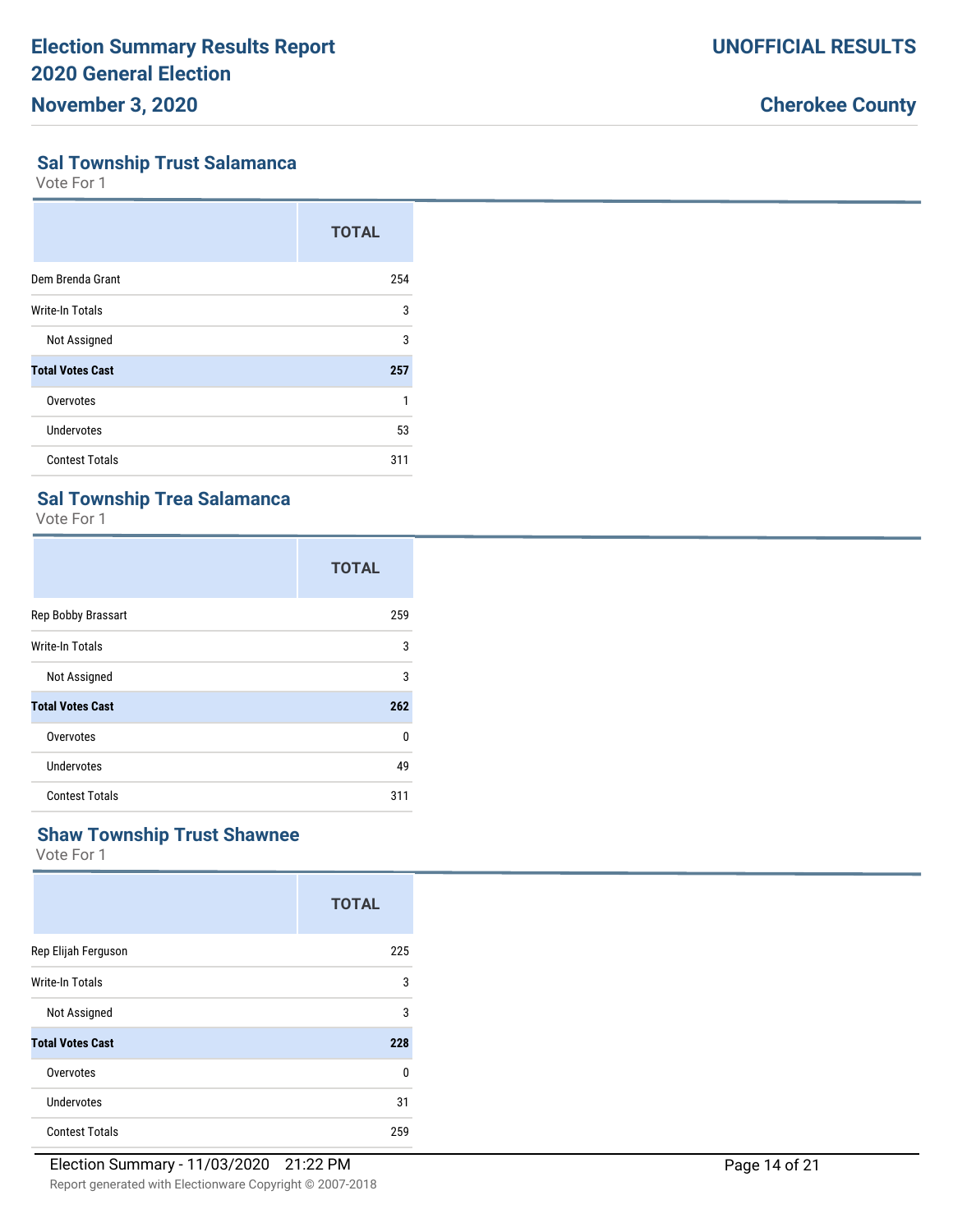### **Shaw Township Treasurer Shawnee**

Vote For 1

|                         | <b>TOTAL</b> |
|-------------------------|--------------|
| <b>Rep Misty Moore</b>  | 229          |
| Write-In Totals         | 3            |
| Not Assigned            | 3            |
| <b>Total Votes Cast</b> | 232          |
| Overvotes               | U            |
| Undervotes              | 27           |
| <b>Contest Totals</b>   | 259          |

### **Sher Township Trust Sheridan**

Vote For 1

|                         | <b>TOTAL</b>   |
|-------------------------|----------------|
| Rep Aaron Bowin         | 111            |
| Write-In Totals         | 2              |
| Not Assigned            | $\overline{2}$ |
| <b>Total Votes Cast</b> | 113            |
| Overvotes               | 1              |
| Undervotes              | 6              |
| <b>Contest Totals</b>   | 120            |

#### **Sher Township Trea Sheridan**

|                         | <b>TOTAL</b> |
|-------------------------|--------------|
| Rep Sherry Bowin        | 111          |
| Write-In Totals         | 1            |
| Not Assigned            | 1            |
| <b>Total Votes Cast</b> | 112          |
| Overvotes               | 0            |
| Undervotes              | 8            |
| <b>Contest Totals</b>   | 120          |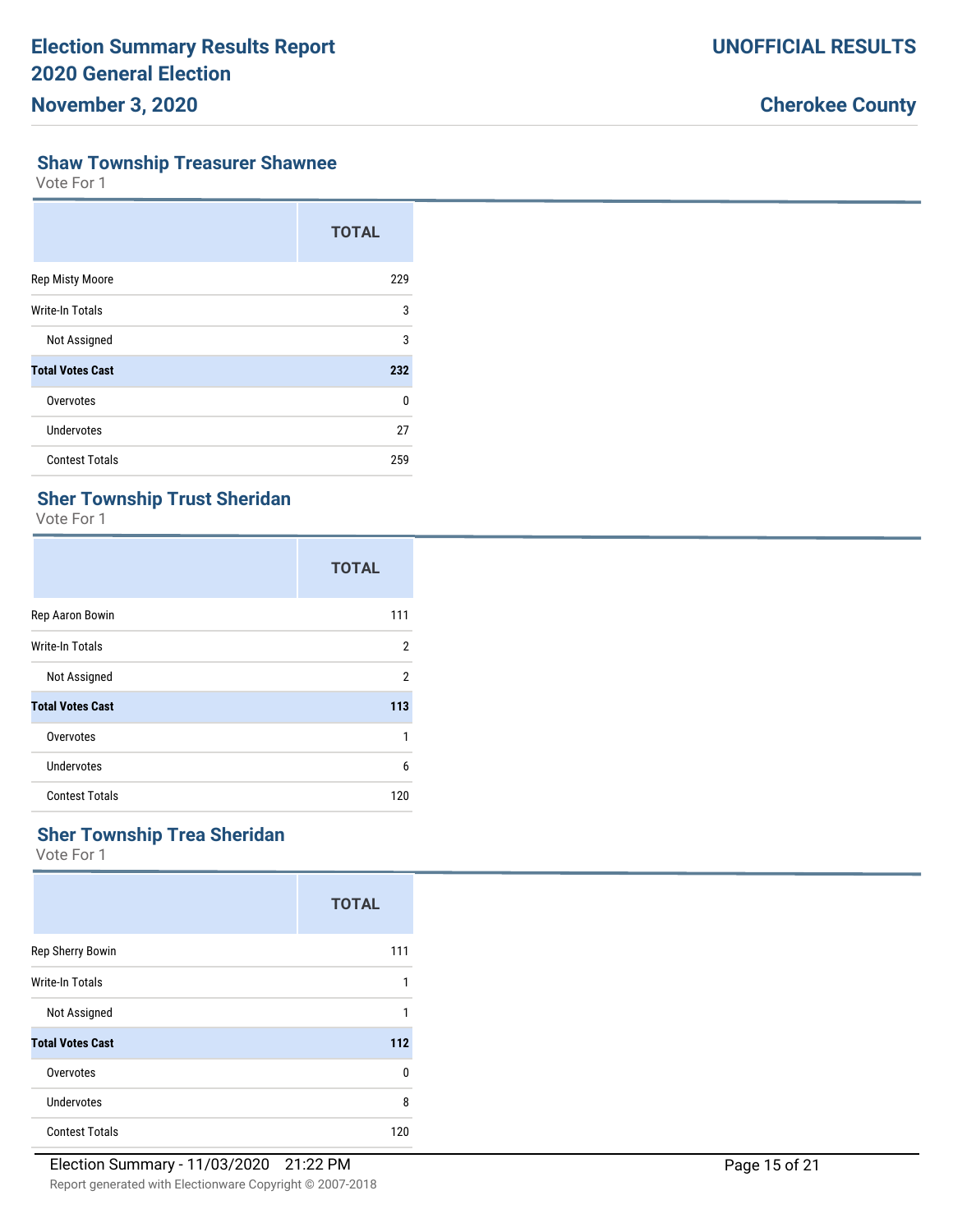#### **SpV Township Trust Spring Valley**

Vote For 1

|                         | <b>TOTAL</b> |
|-------------------------|--------------|
| Rep Clark D. Hall       | 495          |
| Write-In Totals         | 1            |
| Not Assigned            | 1            |
| <b>Total Votes Cast</b> | 496          |
| Overvotes               | 0            |
| <b>Undervotes</b>       | 63           |
| <b>Contest Totals</b>   | 559          |

#### **SpV Township Treasurer Spring Valley**

Vote For 1

|                         | <b>TOTAL</b> |
|-------------------------|--------------|
| Rep Nancy King          | 495          |
| Write-In Totals         | 3            |
| Not Assigned            | 3            |
| <b>Total Votes Cast</b> | 498          |
| Overvotes               | 0            |
| Undervotes              | 61           |
| <b>Contest Totals</b>   | 559          |

#### **BaxterSps City Coun 1st Baxter Springs 1st Ward**

|                         | <b>TOTAL</b> |
|-------------------------|--------------|
| Kelly Abbott            | 261          |
| Write-In Totals         | 12           |
| Not Assigned            | 12           |
| <b>Total Votes Cast</b> | 273          |
| Overvotes               | 0            |
| Undervotes              | $50\,$       |
| <b>Contest Totals</b>   | 323          |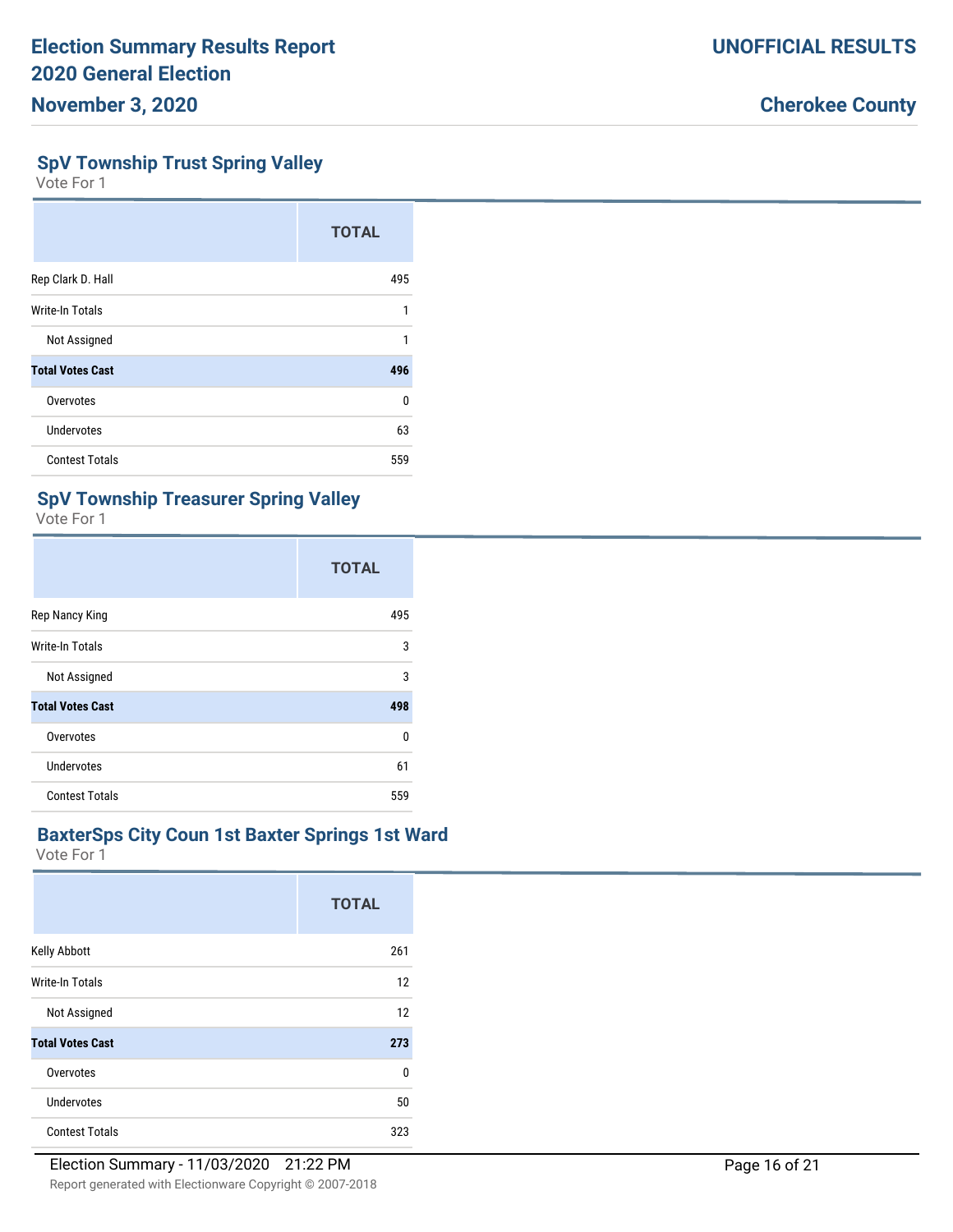#### **BaxterSps City Coun 2nd Baxter Springs 2nd Ward**

Vote For 1

|                         | <b>TOTAL</b> |
|-------------------------|--------------|
| <b>Steve Dardenne</b>   | 225          |
| <b>Write-In Totals</b>  | 10           |
| Not Assigned            | 10           |
| <b>Total Votes Cast</b> | 235          |
| Overvotes               | U            |
| Undervotes              | 22           |
| <b>Contest Totals</b>   | 257          |

#### **BaxterSps City Coun 3rd Baxter Springs 3rd Ward**

Vote For 1

|                         | <b>TOTAL</b> |
|-------------------------|--------------|
| Gary Sisco              | 523          |
| Write-In Totals         | 14           |
| Not Assigned            | 14           |
| <b>Total Votes Cast</b> | 537          |
| Overvotes               | 1            |
| <b>Undervotes</b>       | 78           |
| <b>Contest Totals</b>   | 616          |

#### **BaxterSps City Coun 4th Baxter Springs 4th Ward**

|                         | <b>TOTAL</b> |
|-------------------------|--------------|
| William B. Nott         | 289          |
| Write-In Totals         | 9            |
| Not Assigned            | 9            |
| <b>Total Votes Cast</b> | 298          |
| Overvotes               | 0            |
| Undervotes              | 38           |
| <b>Contest Totals</b>   | 336          |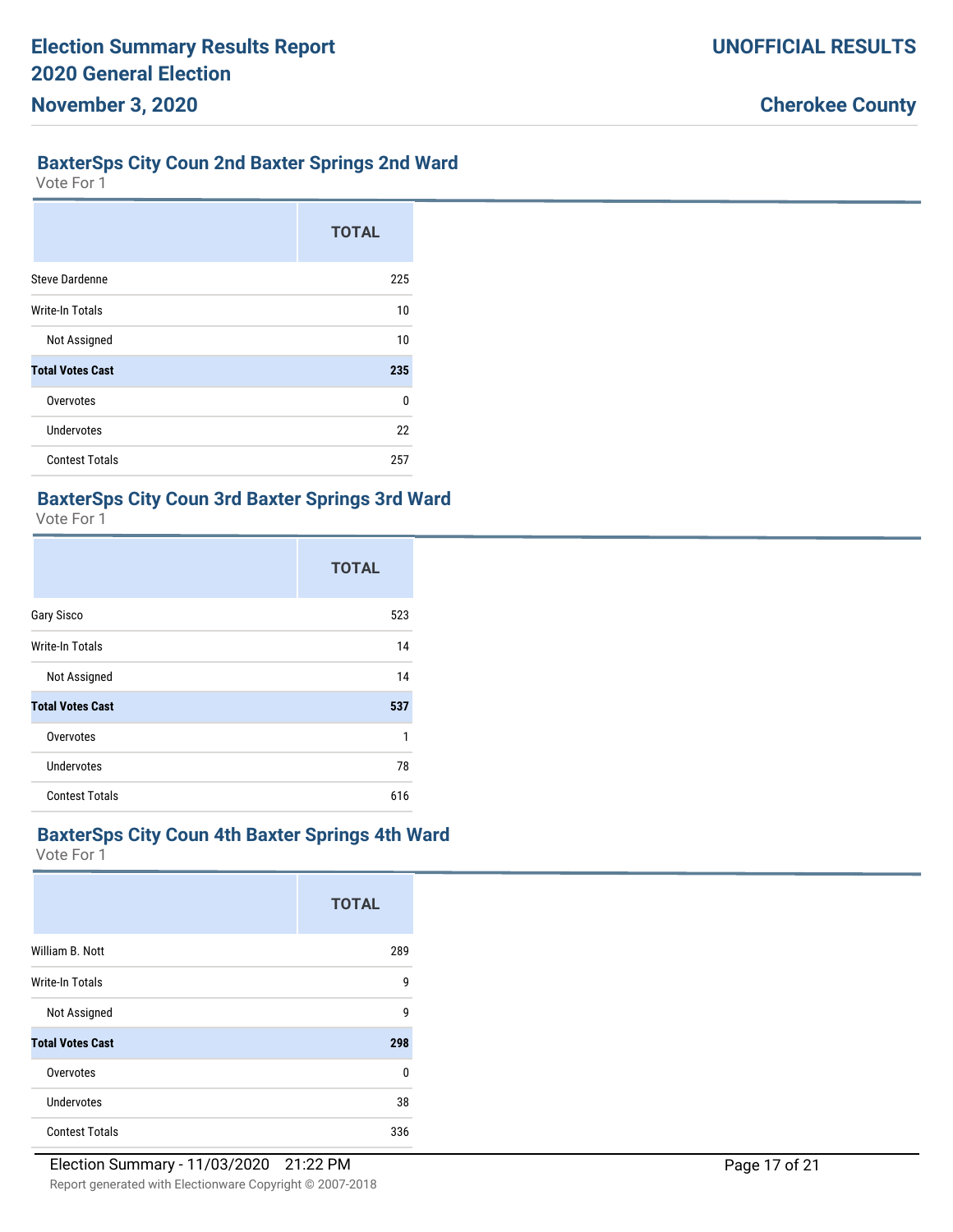#### **Col Hospital Bd Columbus Hospital Board**

Vote For 1

|                         | <b>TOTAL</b> |
|-------------------------|--------------|
| <b>Write-In Totals</b>  | 178          |
| Not Assigned            | 178          |
| <b>Total Votes Cast</b> | 178          |
| Overvotes               | 0            |
| Undervotes              | 1,124        |
| <b>Contest Totals</b>   | 1,302        |

#### **Supreme Court Justice Pos 4 Rosen**

Vote For 1

|                         | <b>TOTAL</b> |
|-------------------------|--------------|
| Yes                     | 4,895        |
| No                      | 3,110        |
| <b>Total Votes Cast</b> | 8,005        |
| Overvotes               | 3            |
| Undervotes              | 966          |
| <b>Contest Totals</b>   | 8,974        |

#### **Court of Appeals Judgge Pos 4 Warner**

|                         | <b>TOTAL</b> |
|-------------------------|--------------|
| Yes                     | 5,232        |
| No                      | 2,757        |
| <b>Total Votes Cast</b> | 7,989        |
| Overvotes               | 3            |
| Undervotes              | 982          |
| <b>Contest Totals</b>   | 8,974        |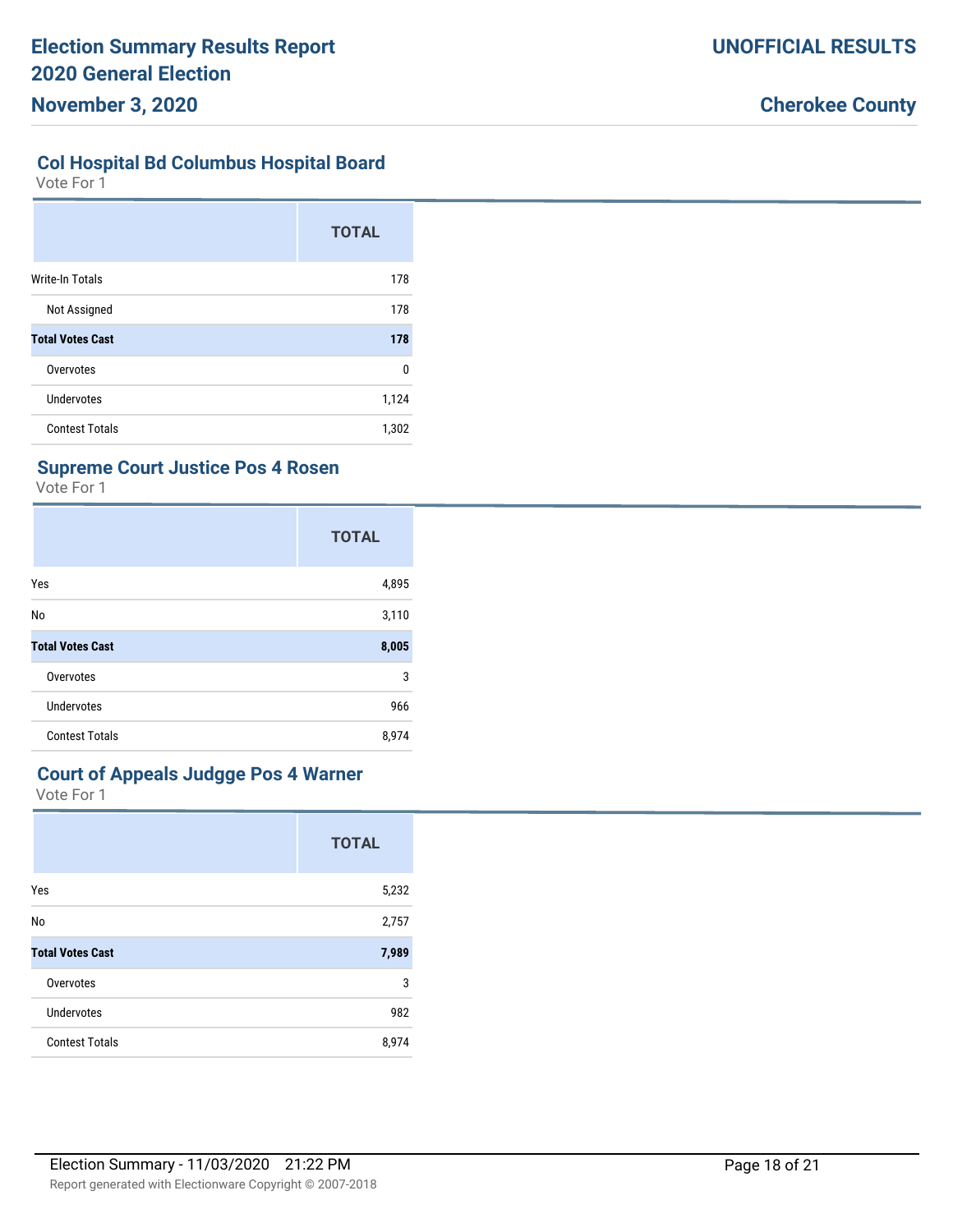#### **Court of Appeals Judgge Pos 6 Bruns**

Vote For 1

|                         | <b>TOTAL</b> |
|-------------------------|--------------|
| Yes                     | 5,178        |
| No                      | 2,732        |
| <b>Total Votes Cast</b> | 7,910        |
| Overvotes               | 2            |
| <b>Undervotes</b>       | 1,062        |
| <b>Contest Totals</b>   | 8,974        |

#### **Court of Appeals Judgge Pos 8 Atcheson**

Vote For 1

|                         | <b>TOTAL</b> |
|-------------------------|--------------|
| Yes                     | 4,702        |
| No                      | 3,197        |
| <b>Total Votes Cast</b> | 7,899        |
| Overvotes               | 5            |
| Undervotes              | 1,070        |
| <b>Contest Totals</b>   | 8,974        |

### **Court of Appeals Judgge Pos 9 Burger**

|                         | <b>TOTAL</b> |
|-------------------------|--------------|
| Yes                     | 4,717        |
| No                      | 3,184        |
| <b>Total Votes Cast</b> | 7,901        |
| Overvotes               | 6            |
| Undervotes              | 1,067        |
| <b>Contest Totals</b>   | 8,974        |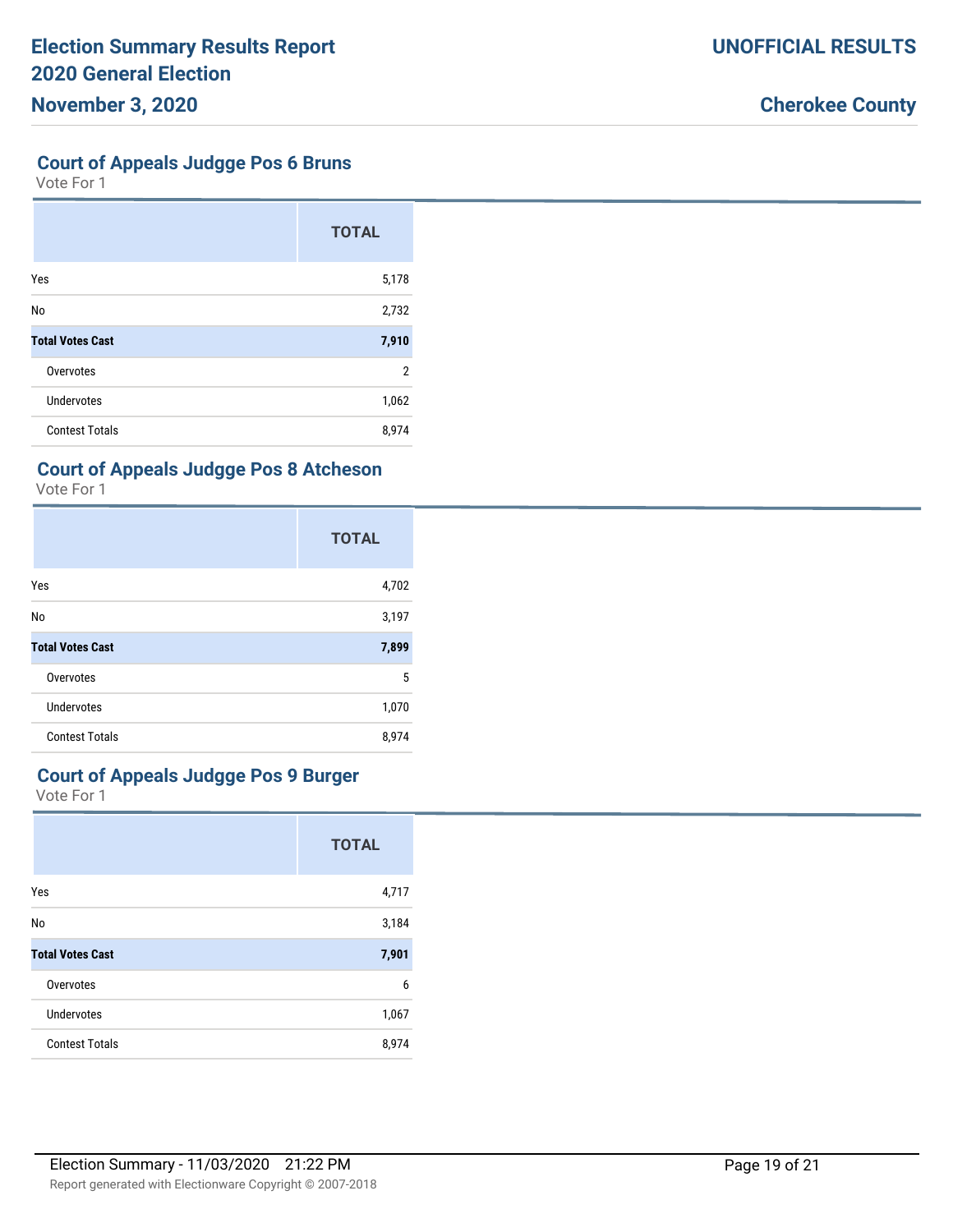Vote For 1

|                         | <b>TOTAL</b> |
|-------------------------|--------------|
| Yes                     | 5,207        |
| No                      | 2,723        |
| <b>Total Votes Cast</b> | 7,930        |
| Overvotes               |              |
| <b>Undervotes</b>       | 1,043        |
| <b>Contest Totals</b>   | 8,974        |

#### **Dist Court Judge Pos 11 Div 1 Brunetti**

Vote For 1

|                         | <b>TOTAL</b> |
|-------------------------|--------------|
| Yes                     | 5,524        |
| No                      | 2,453        |
| <b>Total Votes Cast</b> | 7,977        |
| Overvotes               | 1            |
| <b>Undervotes</b>       | 996          |
| <b>Contest Totals</b>   | 8,974        |

### **Dist Mag Judge Pos 11 Marsh**

|                         | <b>TOTAL</b>   |
|-------------------------|----------------|
| Yes                     | 5,839          |
| No                      | 2,360          |
| <b>Total Votes Cast</b> | 8,199          |
| Overvotes               | $\overline{2}$ |
| Undervotes              | 773            |
| <b>Contest Totals</b>   | 8,974          |